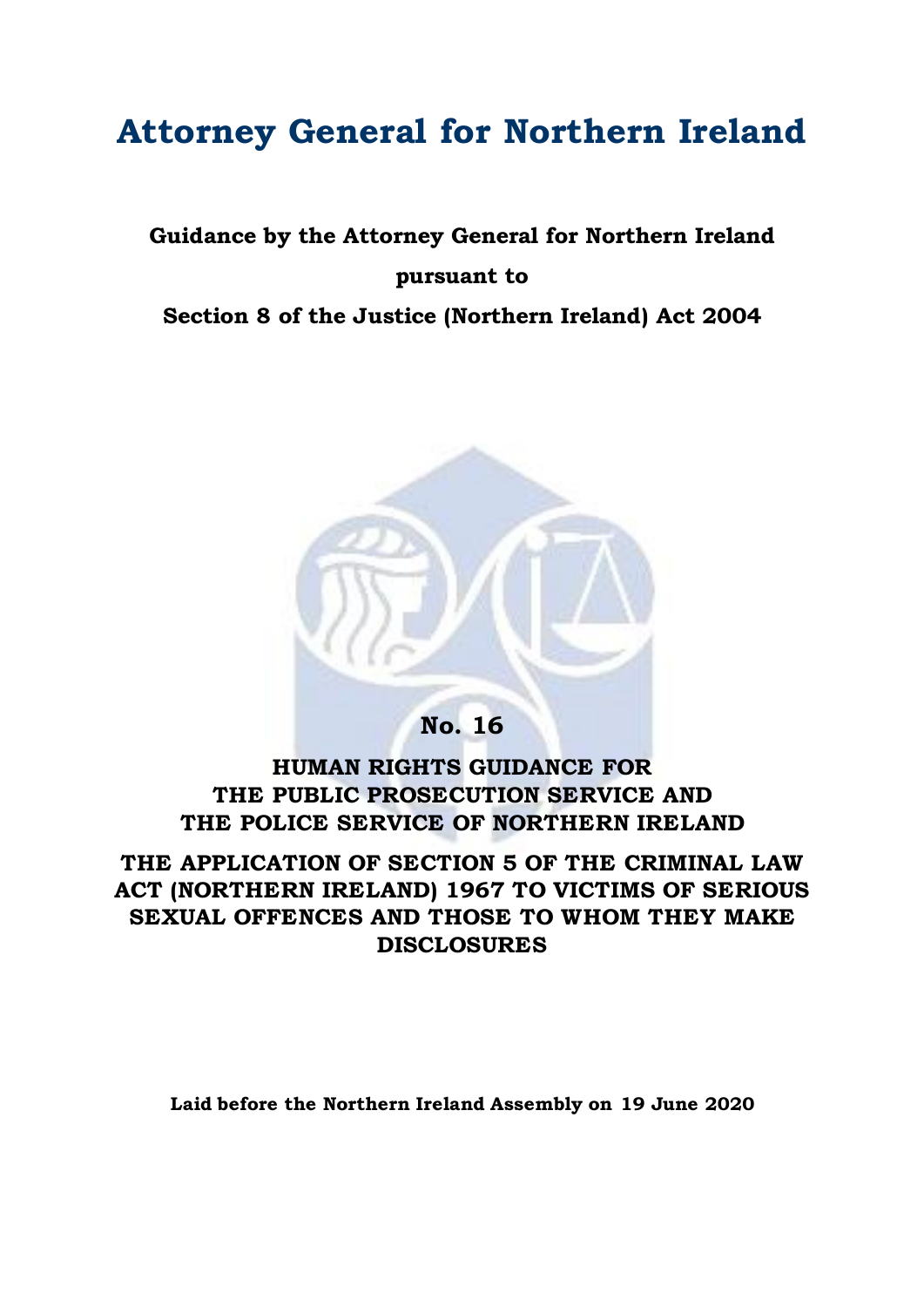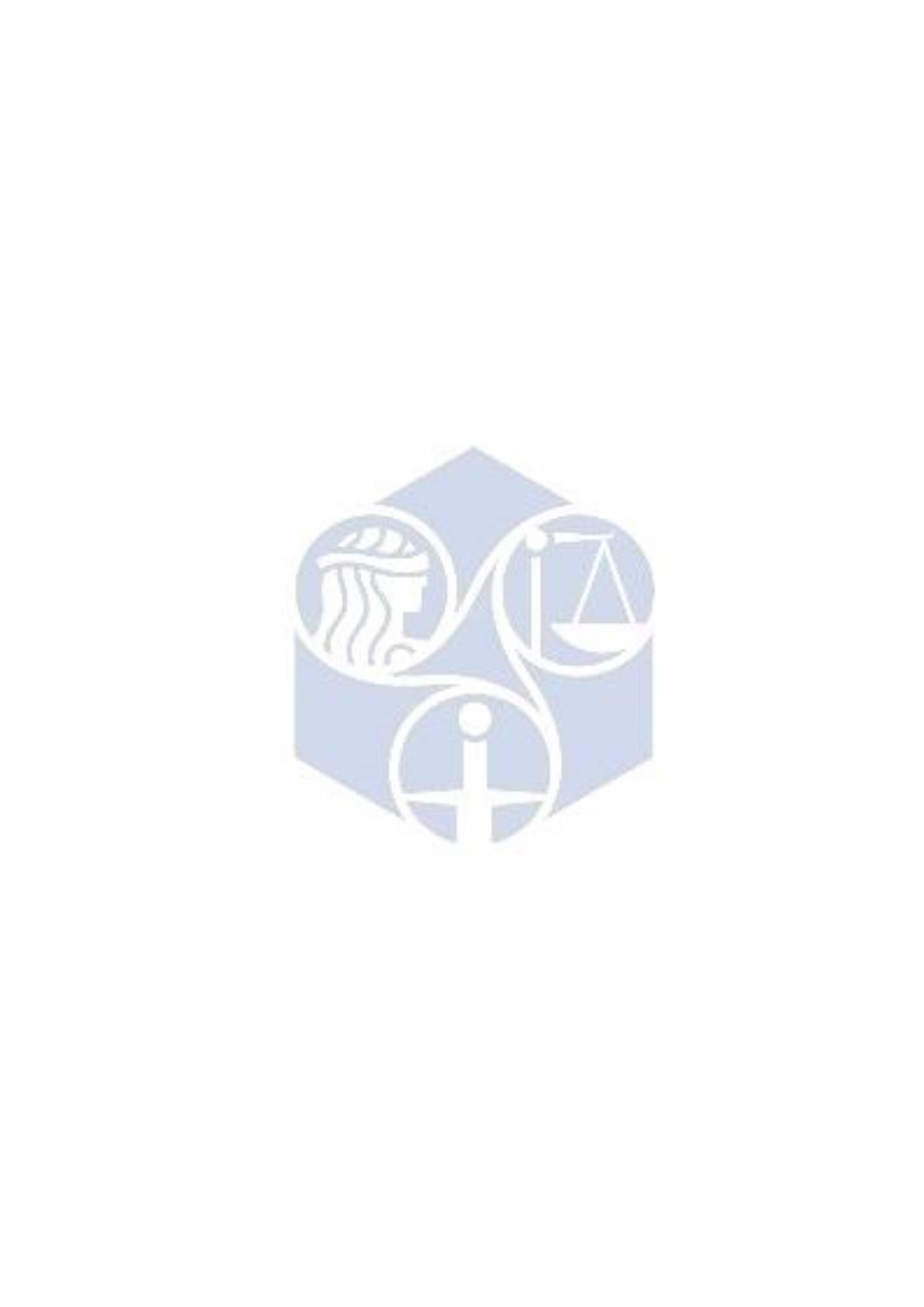# **HUMAN RIGHTS GUIDANCE FOR THE PUBLIC PROSECUTION SERVICE AND THE POLICE SERVICE OF NORTHERN IRELAND THE APPLICATION OF SECTION 5 OF THE CRIMINAL LAW ACT (NORTHERN IRELAND) 1967 TO VICTIMS OF SERIOUS SEXUAL OFFENCES AND THOSE TO WHOM THEY MAKE DISCLOSURES**

## **INTRODUCTION**

 $\overline{a}$ 

- 1. This guidance is addressed to the Public Prosecution Service (PPS) of Northern Ireland and the Police Service of Northern Ireland (PSNI). It is intended to assist consideration of (1) investigations into or (2) prosecutions for, the offence of failing to report a serious sexual offence under section 5 of the Criminal Law Act (Northern Ireland) 1967<sup>1</sup>.
- 2. This guidance replaces human rights guidance previously made for the PPS by the Attorney General for Northern Ireland: Guidance No. 14, "The Application of Section 5 of the Criminal Law Act (Northern Ireland) 1967 to Rape Victims and Those to Whom They Make Disclosures in Connection With a Claim for Social Security, Child Tax Credit or Anonymous Registration on The Electoral Roll." This new guidance is addressed to the PSNI and the PPS and extends beyond the specific statutory contexts addressed in the earlier guidance.
- 3. It is important to note from the outset that in the vast majority of cases involving rape and other serious sexual offences, a failure to report what has happened to police will not amount to an offence. This is because a victim or someone in whom they have confided will be

<sup>&</sup>lt;sup>1</sup> Section 5 of the 1967 Act applies to failing to report a 'relevant offence'. It applies therefore to sexual offences which are 'relevant offences'. By section 4 (1A) of the 1967 Act, this means (a) an offence for which the sentence is fixed by law and (b) an offence for which a person of 21 years or over (not previously convicted) may be sentenced to imprisonment for a term of five years (or might be so sentenced but for the restrictions imposed by Article 46(4) of the Magistrates' Courts (Northern Ireland) Order 1981) but does not include an offence under Article 20 of the Sexual Offences (Northern Ireland) Order 2008.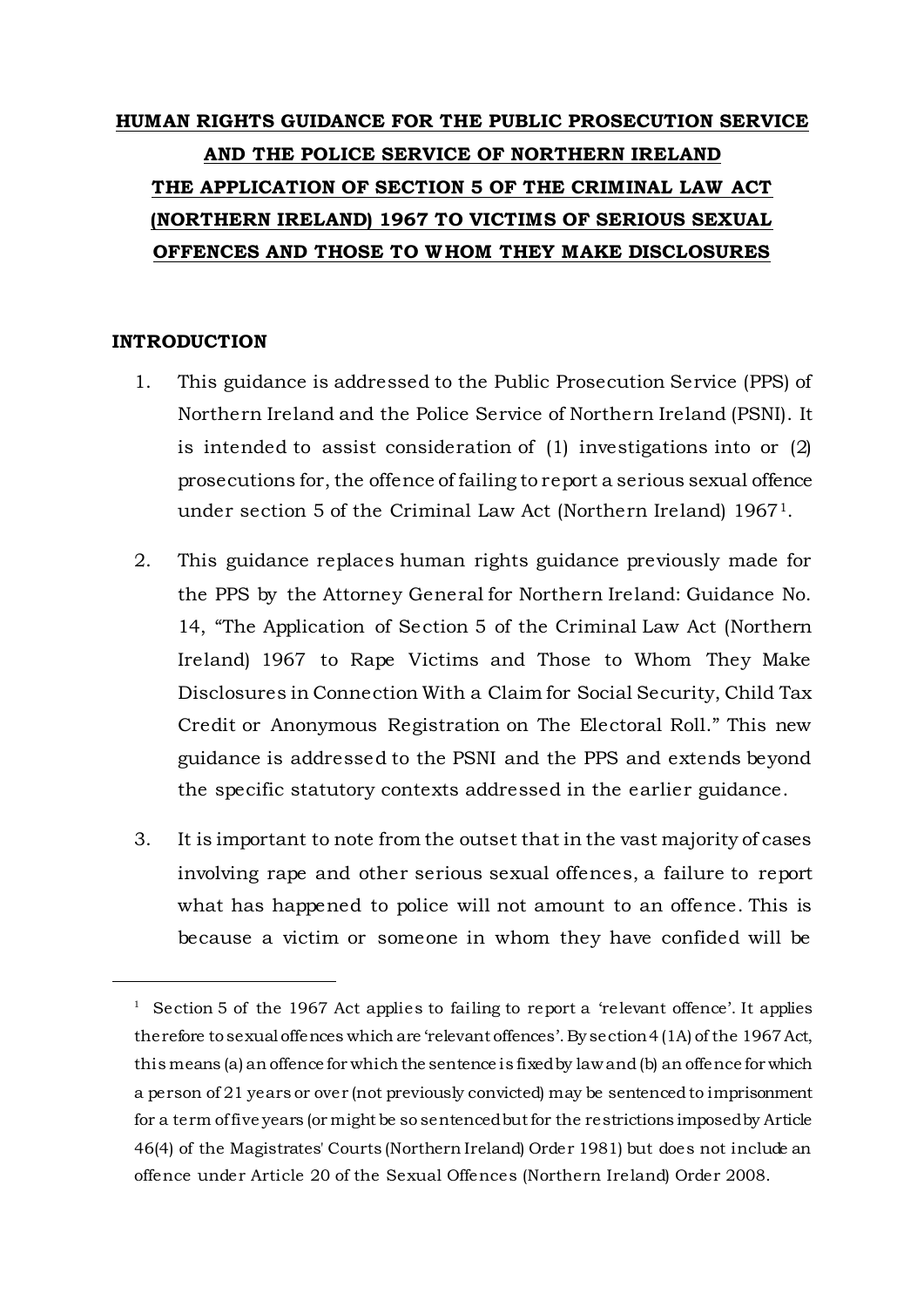considered to have a reasonable excuse for not disclosing the information confided to the PSNI.

#### **CONTEXT**

1

- 4. Victims of serious sexual offences may feel unable to tell the PSNI what has happened to them but may disclose what happened to a family member, friend, doctor, counsellor, teacher or social worker, for example. It might also be necessary for information about an offence to be disclosed for the purposes of social security<sup>2</sup> (in relation to the non-consensual conception of a child) or to have an entry in the electoral roll anonymised on safety grounds. Some of those who are told about the offence may be aware that it has not been reported to the police but may decide not to make contact with the police in the absence of the victim's consent.
- 5. If at a later stage, the PSNI become aware that a person has been raped or the victim of a sexual assault, a police officer may need to consider whether anyone has committed the offence of failing to report the offence. The PSNI may also ask a prosecutor for prosecutorial advice <sup>3</sup> before deciding to commence or proceed with a criminal investigation. Prosecutors may also consider whether section 5 offences have occurred or should be prosecuted when working on the file passed to them in relation to the serious sexual offence itself.

<sup>2</sup> Social security and tax credit legislation provides for an exception to the maximum number of children for whom support is provided where there is non-consensual conception of a child. Those who need to avail of the exception in respect of a child will provide information to an approved person. That professional will, if appropriate, confirm her understanding that the circumstances revealed to her are consistent with the application of the exception for non-consensual conception which allows financial support to be paid in respect of a child. The circumstances are that the child is likely to have been conceived as a result of sexual intercourse to which the mother did not freely agree or did not have the freedom and capacity to agree. See, for example, Universal Credit Regulations (Northern Ireland) 2016 and Child Tax Credit Regulations 2002. <sup>3</sup> For example, in relation to the quality and admissibility of evidence and whether, in the circumstances of the case under investigation, the public interest test for prosecution could ever be met see [3.4] of the Code for Prosecutors.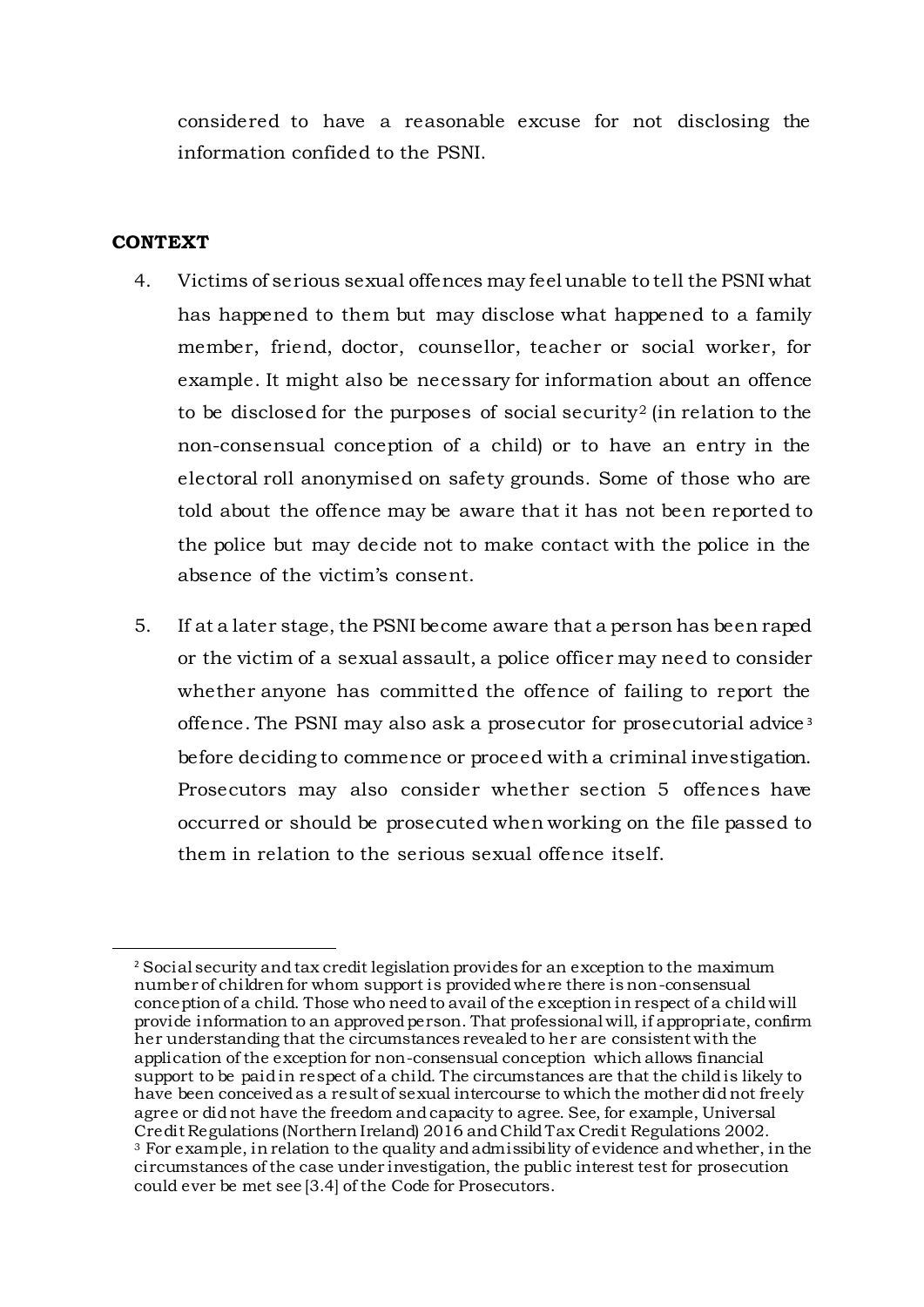#### **STATUTORY FRAMEWORK**

 $\overline{a}$ 

6. Section 5 of the Criminal Law Act (Northern Ireland) 1967 reads in relevant part as follows:

"Penalties for concealing offences etc.

- (1) Subject to the succeeding provisions of this section, where a person has committed a relevant offence, it shall be the duty of every other person, who knows or believes—
	- (a) that the offence or some other relevant offence has been committed; and
	- (b) that he has information which is likely to secure, or to be of material assistance in securing, the apprehension, prosecution or conviction of any person for that offence;

to give that information, within a reasonable time, to a constable and if, without reasonable excuse, he fails to do so he shall be guilty of an offence…"

- 7. Both PSNI and PPS should be aware that liability under section 5 can only arise where another person has committed a relevant offence<sup>4</sup>. Before moving to consider the elements of the offence which relate to the belief and actions of the victim or her confidant, investigators and prosecutors must be satisfied that admissible evidence is available which affords a reasonable prospect of proving beyond reasonable doubt that an offence of rape or other relevant offence has been committed.
- 8. The focus of this guidance is on the human rights standards applicable to:

1) the reasonable excuse element of the section 5 offence. If a reasonable excuse exists, no offence is committed;

<sup>4</sup> See A-G's Reference (no.3 of 1993) [1993] NI 50 at 54e: 'liability in any person can only arise if an arrestable offence has actually been committed by someone else' Note now 'relevant' offence.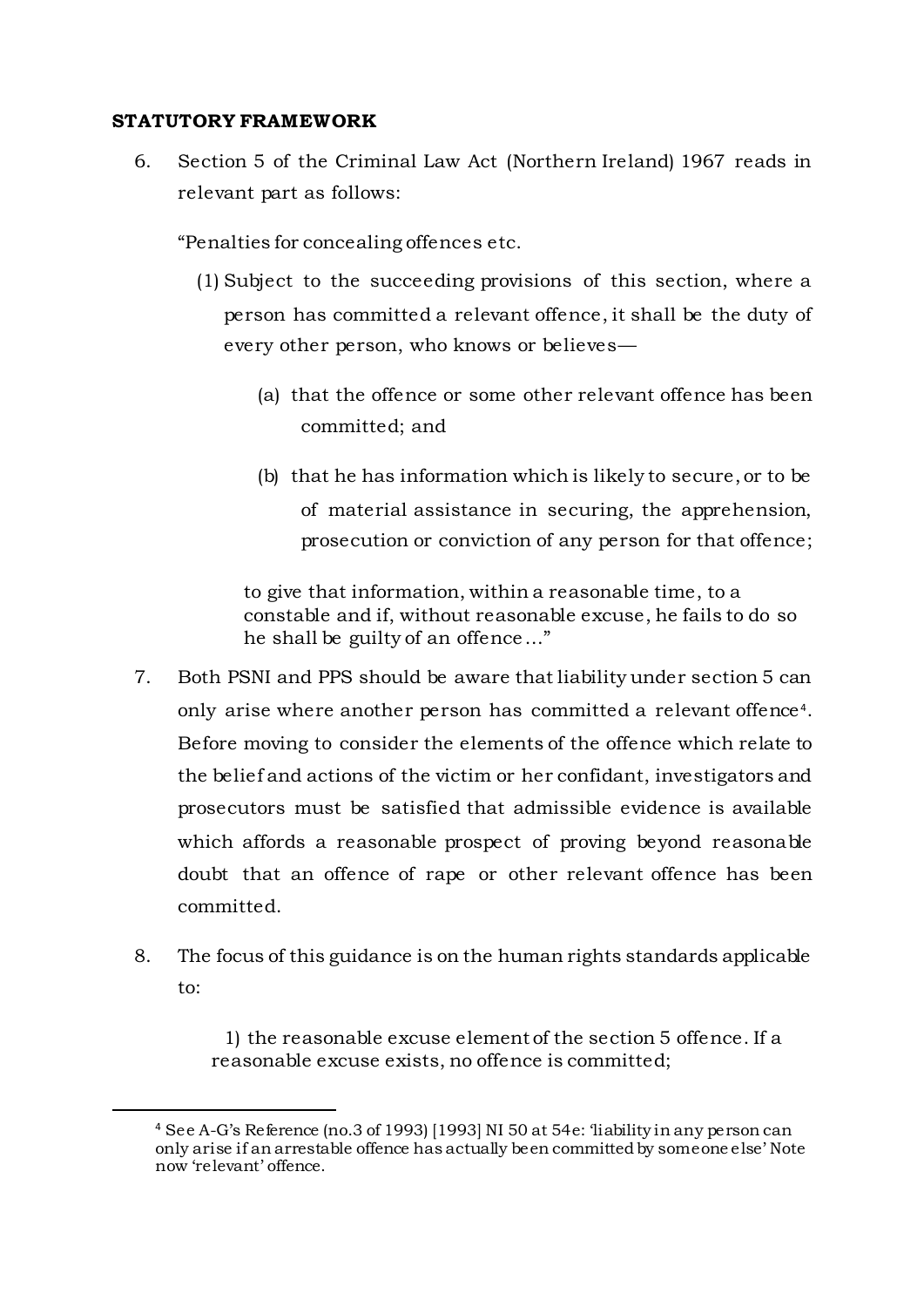and

 2) the assessment of whether the public interest requires prosecution in the context of disclosures of serious sexual offences.

#### **CONSIDERATION OF REASONABLE EXCUSE**

- 9. The issue of 'reasonable excuse' is key to PSNI investigative decision making and, for the PPS, one aspect of the evidential test for the section 5 offence. In considering whether there is sufficient evidence to afford a reasonable prospect of conviction, a prosecutor must assess whether there is admissible evidence upon which an impartial and properly directed jury could reasonably be expected to consider it beyond reasonable doubt that that the person with knowledge or be lief that a serious sexual offence occurred failed without reasonable excuse to pass information to the police <sup>5</sup>.
- 10. It is extremely unlikely that a victim of a rape or other serious sexual offence who fails to report it to the PSNI has committed an offence under section 5 of the Criminal Law Act (Northern Ireland) 1967 as there is almost certainly a reasonable excuse, arising from an inevitably traumatising experience, for not approaching the police. Similarly, a supportive family member or close friend who does not wish to approach the police without the victim's agreement is very likely to have a reasonable excuse for not doing so.
- 11. Where a doctor, nurse, counsellor, other healthcare professional receives information regarding a sexual offence there will almost invariably be a reasonable excuse for not reporting the matter to the

1

<sup>5</sup> Prosecutions are initiated or continued by the PPS only where it is satisfied that The Test for Prosecution is met. This is a two-stage test:

<sup>1.</sup> The Evidential Test – the evidence which can be adduced in court sufficient to provide a reasonable prospect of conviction.

<sup>2.</sup> The Public Interest Test – prosecution is required in the public interest.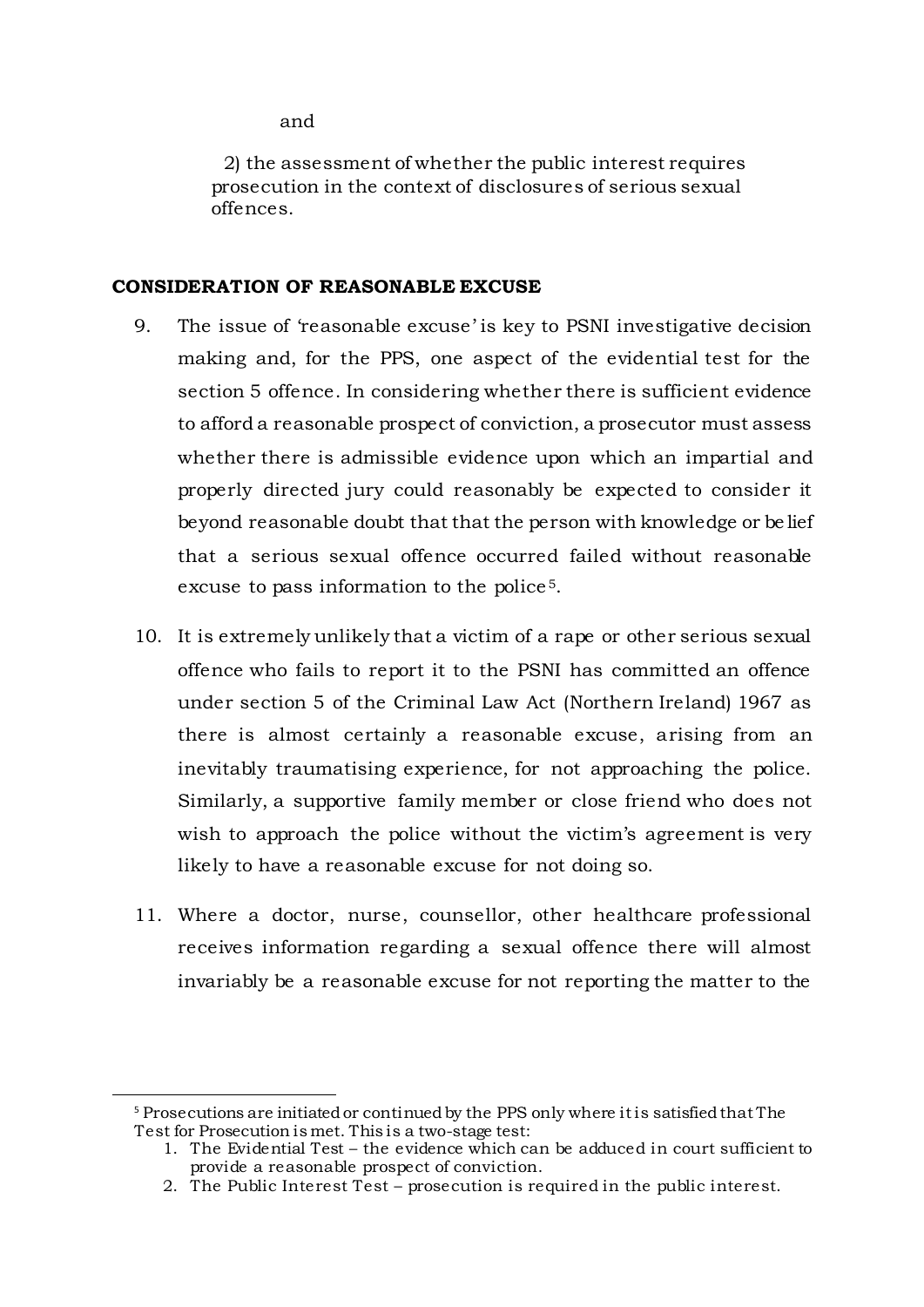PSNI, given the professional duty of confidentiality owed to patients or clients.

- 12. Where another person (for example, a teacher or youth worker) in whom a victim of sexual crime might reasonably be expected to entrust a disclosure of that sexual offence receives such a disclosure there will, by reason of that trust, be a reasonable excuse for not relaying that disclosure without the consent of the victim. Compliance with procedures for vulnerable adult or child safeguarding may be relevant.
- 13. Where a professional or employee involved in the operation of social security and tax credit or electoral legislation receives a disclosure, again, there will almost invariably be a reasonable excuse for not reporting the matter to the PSNI, when the disclosure is made only for the purpose of obtaining a benefit or anonymous registration and the person making the disclosure has not herself reported the matter. There is no specific obligation on 'approved persons' or 'qualifying persons' arising from their discrete functions to report criminal offences to the police. In the absence of such specific obligations, the need to secure the operational efficiency of the respective statutory scheme is capable of constituting a reasonable excuse for nondisclosure.
- 14. In considering the reasonableness of the excuse, a police officer or a prosecutor should strive to strike a balance between the general interest of society (including the interest in protecting persons against future serious harm) in information about the serious sexual offence being disclosed to the police and the interests and rights of the person who failed to disclose the information, as well as those of the victim. In doing so, the police officer or prosecutor should:

As regards a victim

a) take into account the devastating effects of rape and other serious sexual offences and the length of the recovery process as regards the reason for the victim not reporting the crime ;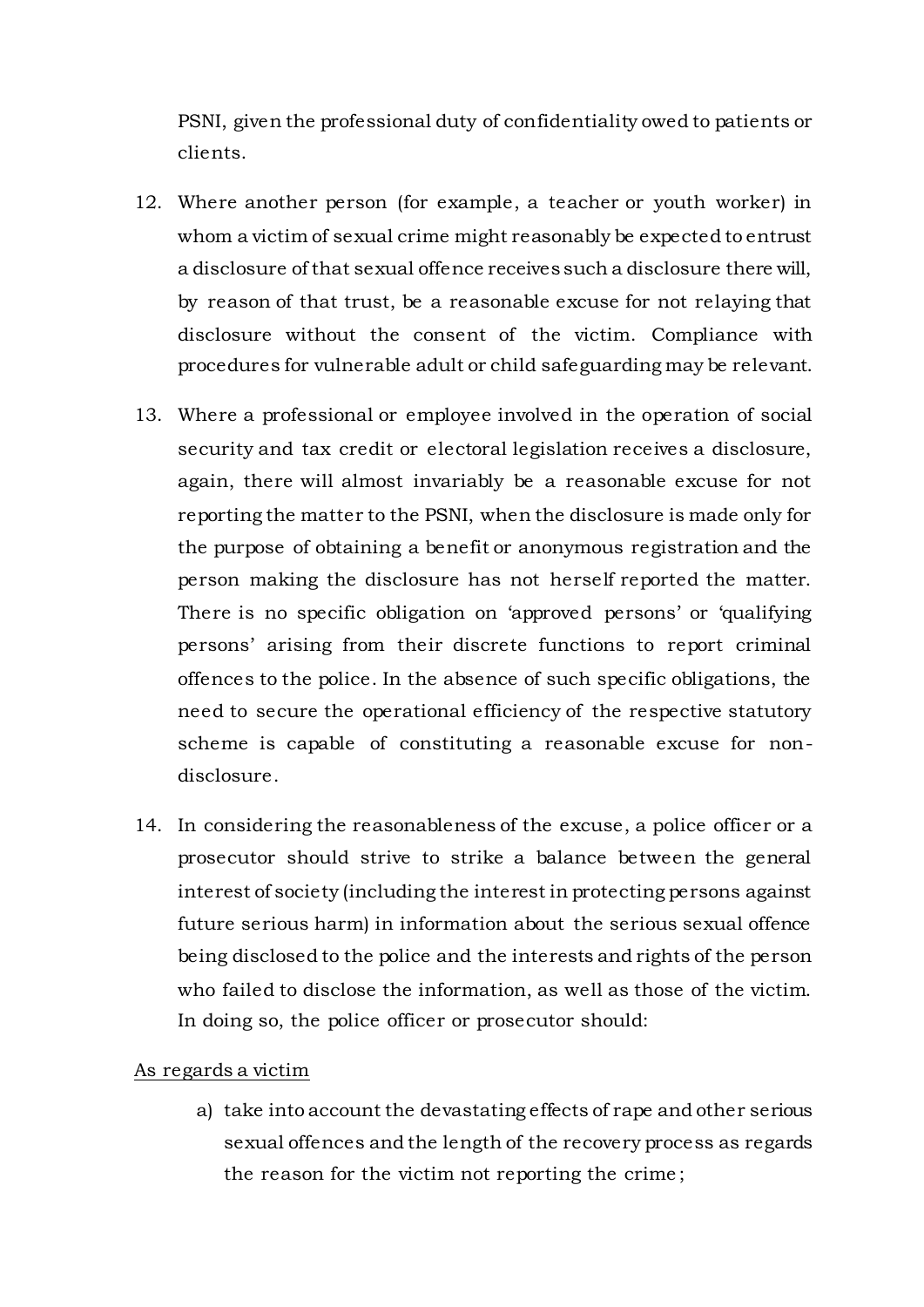- b) where relevant, be conscious of the dynamics of control and manipulation in abusive relationships;
- c) where relevant, take into account the extent to which a victim of a serious sexual offence who has been trafficked was compelled to withhold information;
- d) take account of the effect of the relationship between the victim, the perpetrator and any children;
- e) where relevant, afford particular weight to the fact that the person who failed to disclose is (or was at a relevant time) a child;
- f) consider whether the reporting of the serious sexual offence at an earlier stage would have involved such a risk to the victim or a third party's safety as to breach the rights protected under Article 2 or 3 ECHR;

# As regards a family member or friend

 $\overline{a}$ 

- g) take into account the devastating effects of rape and other serious sexual offences and the length of the recovery process as regards the reason for the family member or friend not reporting the crime without the victim's agreement<sup>6</sup>;
- h) take account of the effect of the relationship between the friend or family member, the victim, the perpetrator and any children;
- i) where relevant, afford particular weight to the fact that the person who failed to disclose is (or was at a relevant time) a child;
- j) consider whether the reporting of the serious sexual offence at an earlier stage would have involved such a risk to the victim or a third party's safety as to breach the rights protected under Article 2 or 3 ECHR;

<sup>6</sup> Plainly, where a victim of rape makes a disclosure and wishes another person to contact the police on her behalf, a refusal to pass information to the police in such circumstances may not be regarded as reasonable.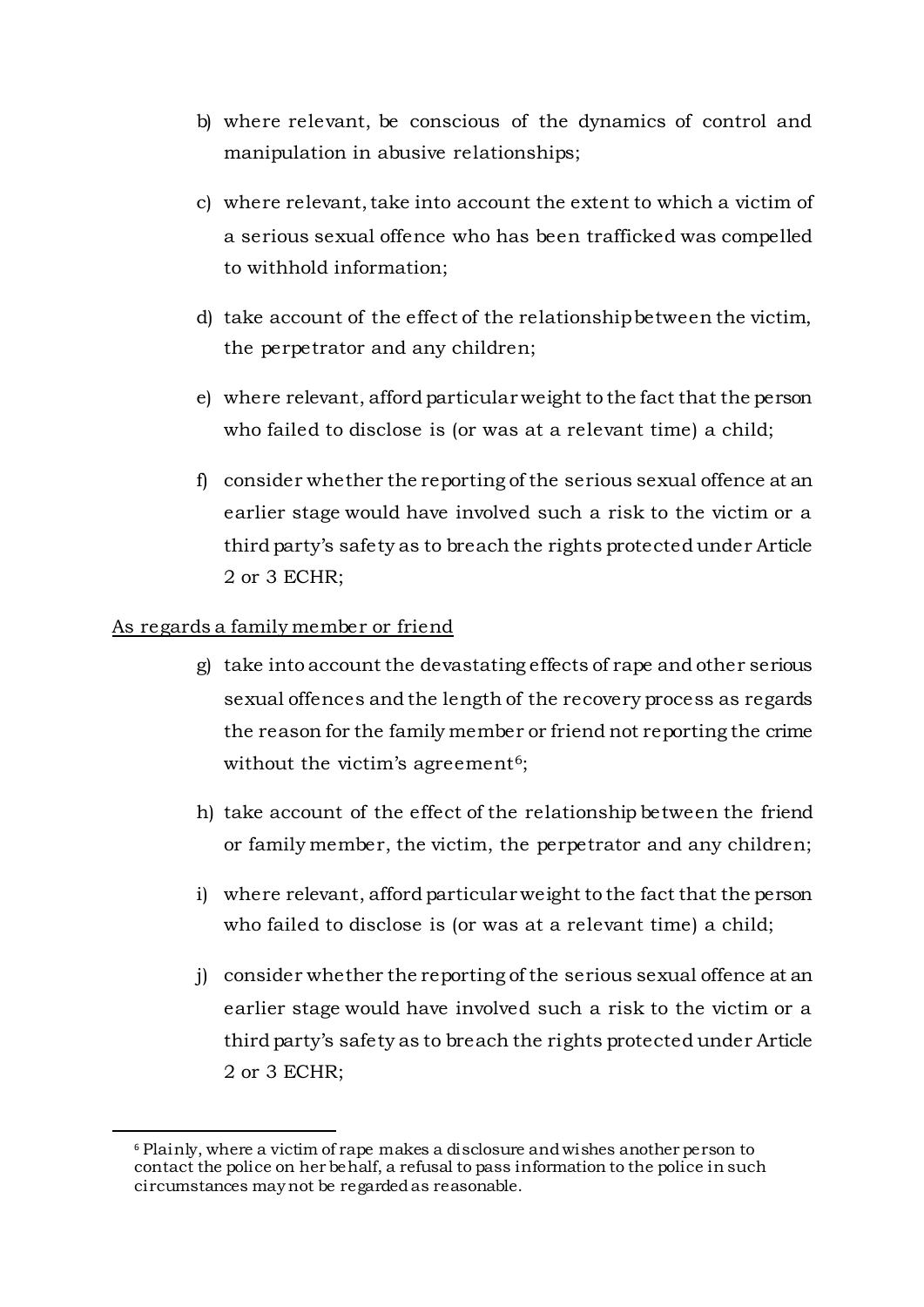# As regards another person to whom a disclosure is made by a victim

- k) take into account the devastating effects of rape and other serious sexual offences and the length of the recovery process as regards the reason why a professional working with (or an employee aware of) the victim might not contact the police without her agreement<sup>7</sup>;
- l) take into account that the belief<sup>8</sup> that rape occurred arose as a result of information given in order to obtain, for example:
	- (a) financial support for a child or
	- (b) the protection of an anonymous entry in the electoral roll or
	- (c) counselling or medical services;
- m) consider whether the reporting of the rape or other serious sexual offence at an earlier stage would have involved such a risk to the victim or a third party's safety as to breach the rights protected under Article 2 or 3 ECHR;
- n) where relevant, take into account whether any professional procedures for the protection of children and vulnerable adults were complied with on receipt of the information.

 $\overline{a}$ 

<sup>7</sup> Plainly, where a victim of rape makes a disclosure and wishes another person to contact the police on her behalf, a refusal to pass information to the police in such circumstances may not be regarded as reasonable.

<sup>&</sup>lt;sup>8</sup> It is very unlikely that a belief, for the purposes of the section 5 offence, will have been formed in the circumstances described in this paragraph. It will not normally be necessary for family, friends or professionals other than police or prosecutors to form a view about the state of mind of any perpetrator (essential to the crime of rape) in order to discharge his or her functions. A person who forms no view about what the alleged perpetrator believed in relation to consent cannot be said to have formed a belief that the offence of rape had been committed (even where he or she believes that the woman did not consent).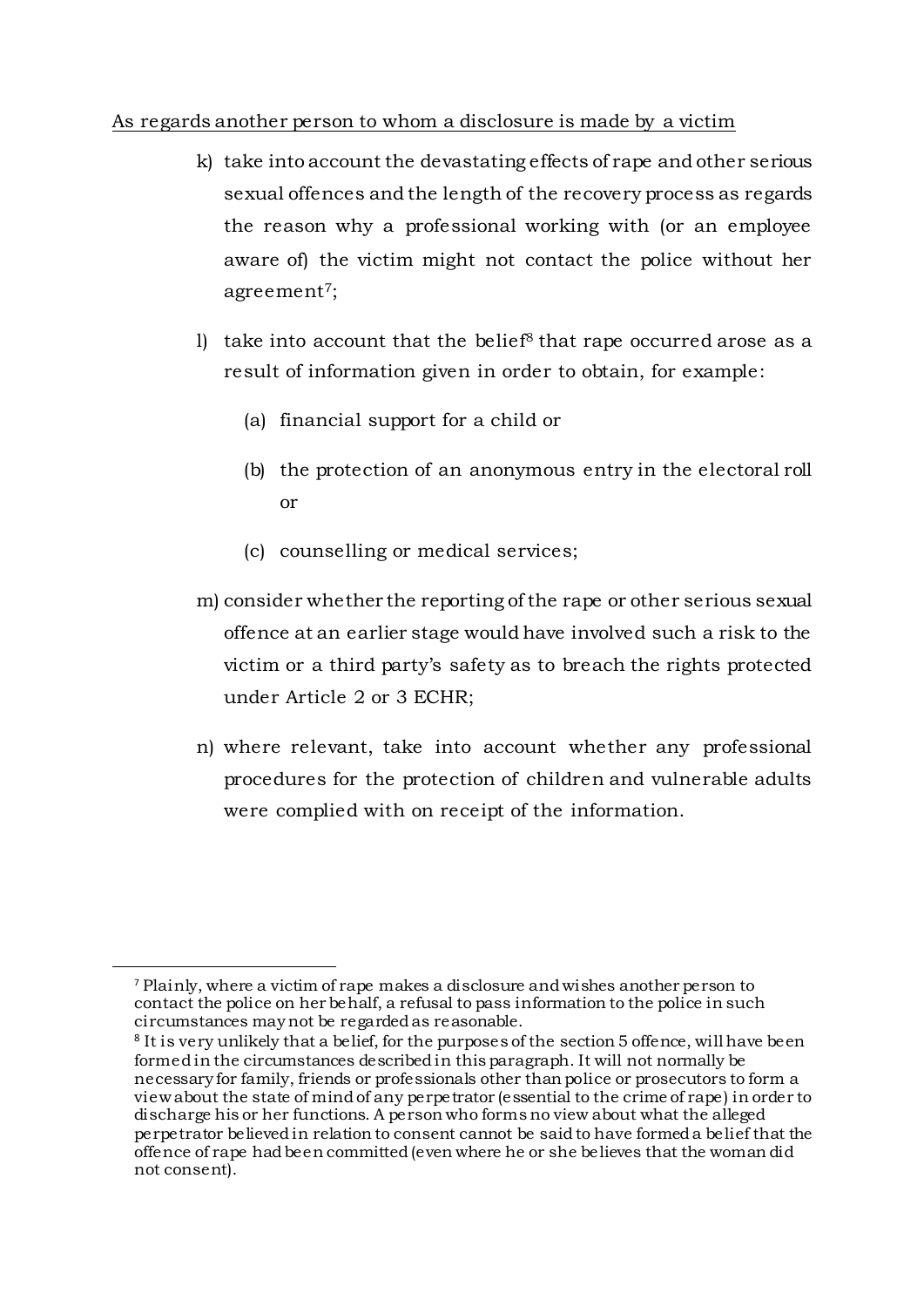#### **THE PUBLIC INTEREST TEST**

- 15. Prosecutors are required to consider in every case what the public interest requires. A particularly sensitive and thoroughly-considered approach is required in relation to assessing whether the public interest requires prosecution of a victim of a serious sexual offence for not reporting the crime perpetrated against them.
- 16. It is so highly unlikely as to be unimaginable that the public interest will ever require that a victim of a rape or other serious sexual offence be prosecuted for the section 5 offence. Each case will be a matter for the prosecutor's discretion but it is likely to be in only the most wholly exceptional of cases that the public interest would require that the victim (or the victim's friends or family members) be prosecuted for withholding information about the offence.
- 17. It is also highly unlikely that it will be in the public interest to prosecute a person for failure to report information received about a rape to the PSNI where that disclosure of rape is made in the context of the operation of social security and tax credit or electoral legislation.
- 18. The situation may be different where the victim is a child or vulnerable adult and the professional who received the disclosure is under a freestanding professional duty (arising from his or her own specific professional or employment obligations) to disclose the offence to the PSNI. The situation may also be different where a failure to report the offence has the clear (and foreseeable) effect of putting other persons at serious risk of harm.
- 19. The primary public interest to be considered by a prosecutor is the interest in bringing perpetrators of serious sexual offences to justice and protecting the public. The European Convention on Human Rights requires that the State have in place a system for the effective investigation and prosecution of these offences. Penalisation of victims and those to whom they make disclosures for failing to come forward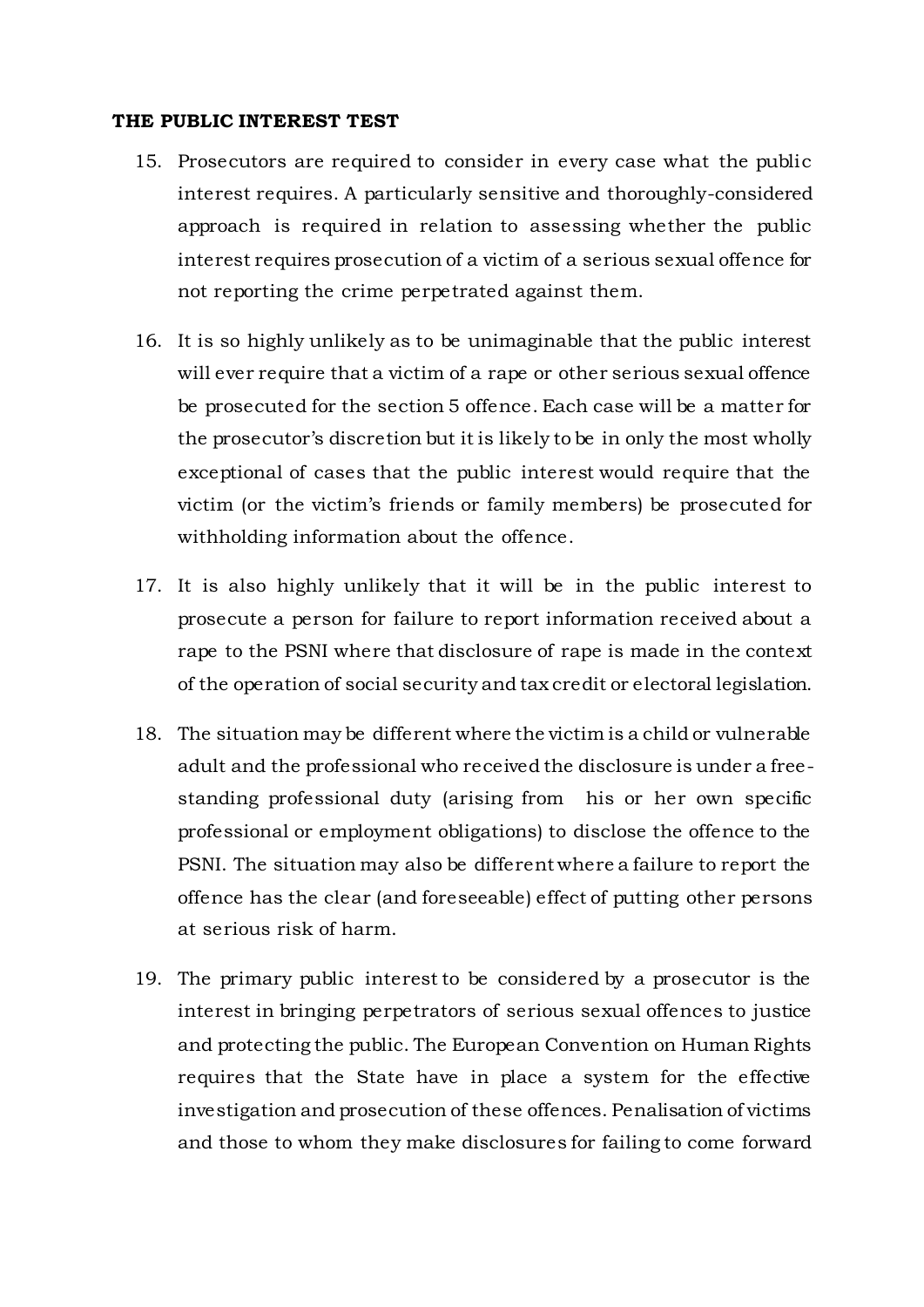with information is likely to create a barrier to victim support and to undermine their willingness to cooperate as witnesses.

- 20. Prosecution for an offence contrary to section 5 in these circumstances should therefore only be undertaken where there is obvious culpability on the part of an individual who fails to provide information to the PSNI. Such culpability is likely to arise, for example, in the case of a person who obtains relevant information from a perpetrator.
- 21. In exercising discretion as to whether the public interest requires prosecution, the prosecutor should consider whether the following factors against prosecution apply in the individual case under consideration:
	- a) the protection of the victim's physical and psychological integrity, particularly when he or she could be required to provide testimony at a future trial;
	- b) the potential impact on the willingness of the victim and those to whom disclosures are made to give evidence at a future trial;
	- c) the potential creation of an environment unfavourable to victims coming forward to make a complaint a period of time after the offence;
	- d) the potential creation of an environment unfavourable to witnesses coming forward to provide information about disclosures made to them by victims.

This guidance on the public interest test is in addition to that provided in the Code for Prosecutors.

# **CONSIDERATION OF AN EARLY DECISION NOT TO PROSECUTE**

22. Prosecutions only proceed where a prosecutor is satisfied that the 'test for prosecution' is met. This is a two-stage test: 1) the evidential test – that the evidence which can be adduced in court is sufficient to provide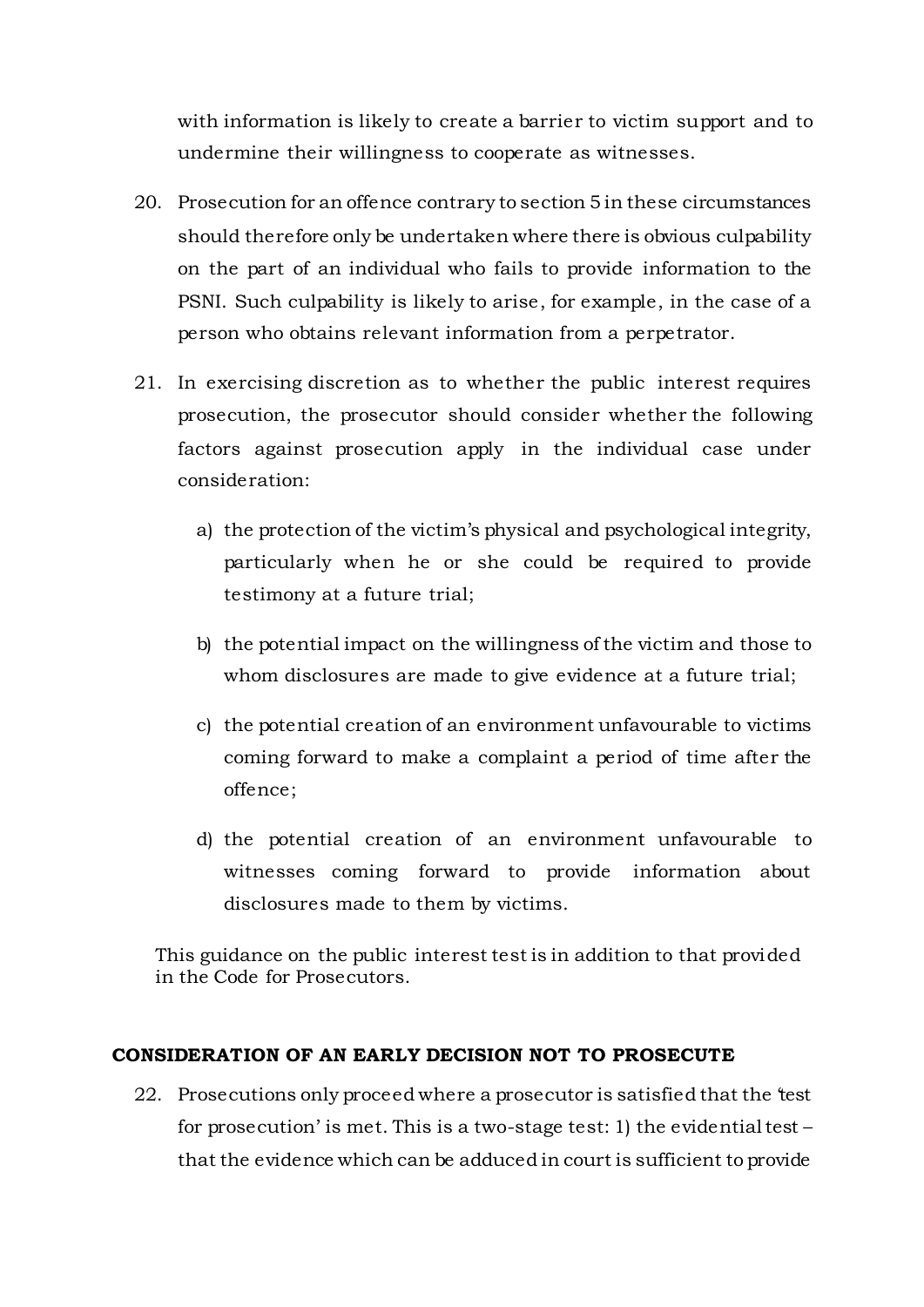a reasonable prospect of conviction and 2) the public interest test – that prosecution is required in the public interest. There cannot be a prosecution unless both stages of the test are met. Normally, the prosecutor must consider and be satisfied on the evidential test before moving to consider the public interest test.

- 23. However in accordance with [4.6] of the Code for Prosecutors, a prosecutor, with the approval of the relevant Assistant Director, may be satisfied that the broad extent of the criminality has been determined and that a fully-informed assessment of the public interest allows a decision not to prosecute to be made. It is likely that this exceptional process will apply to all cases of withholding information about a rape or other serious sexual offence.
- 24. Therefore, prior to the completion of an investigation (before an interview under caution is carried out, for example), prosecutors should consider the potential for an early application of the public interest test. They should be particularly alert to the advantage of avoiding the potential distress caused by an interview under caution.

#### **INTERNATIONAL STANDARDS**

- 25. This guidance is based on international human rights standards, in particular the:
	- European Convention for the Protection of Human Rights and Fundamental Freedoms;
	- Council of Europe Convention on Preventing and Combating Violence Against Women and Domestic Violence;
	- Council of Europe Convention on Action Against Trafficking in Human Beings;
	- United Nations Convention on the Rights of the Child;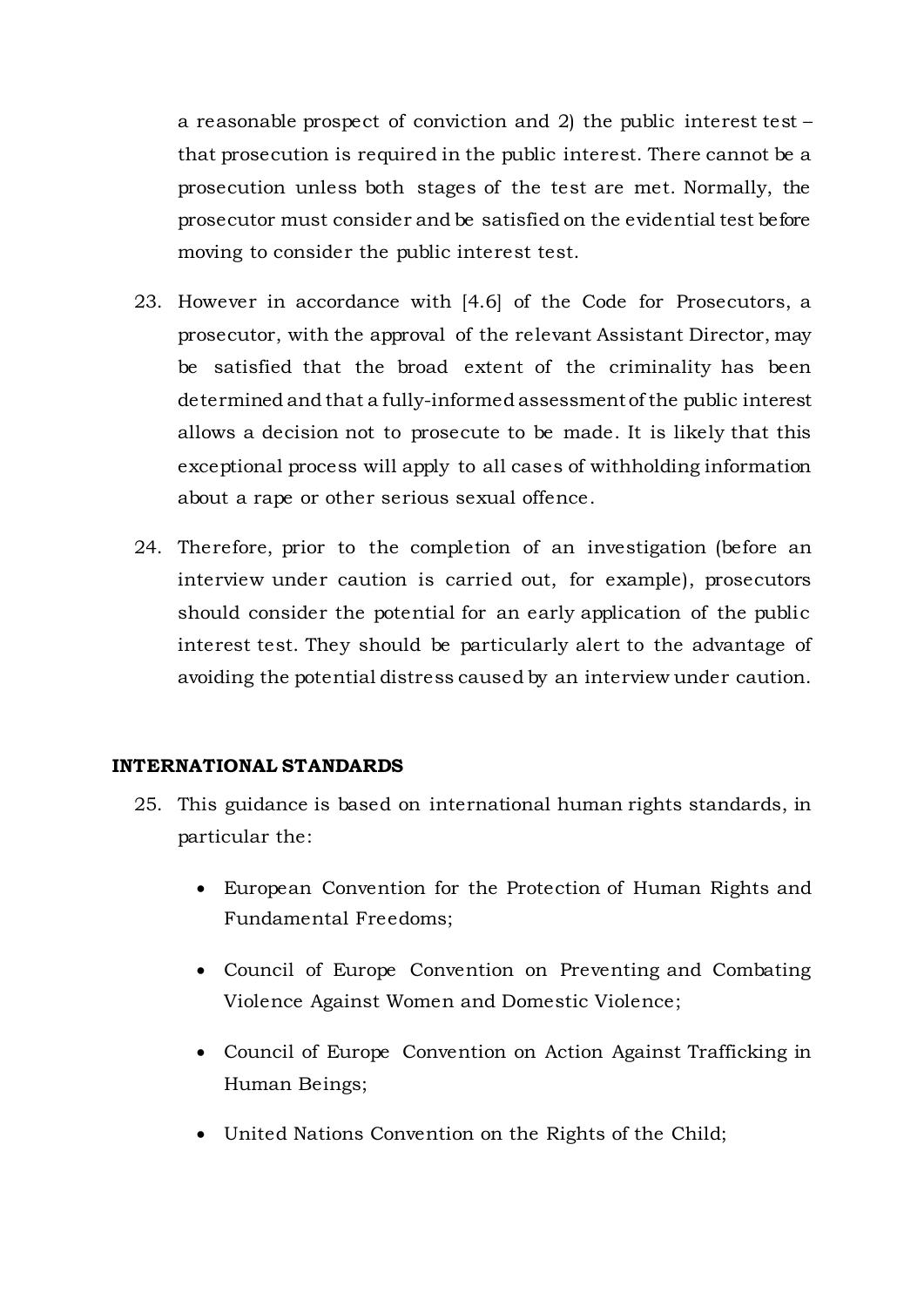- United Nations Convention on the Rights of Persons with Disabilities
- Council of Europe Recommendation (2000) 19 on the role of public prosecution in the criminal justice system;
- Council of Europe Recommendation (2006) 8 on assistance to crime victims;
- Council of Europe Recommendation (2002) 5 on the protection of women against violence;
- Council of Europe Recommendation (97) 13 concerning intimidation of witnesses and the rights of the defence;
- Guidelines for the Role of Prosecutors Adopted by the Eighth United Nations Congress on the Prevention of Crime and the Treatment of Offenders held at Havana between 27th August and 7th September 1990;
- Standards of Professional Responsibility and Statement of the Essential Duties and Rights of Prosecutors (1999) – International Association of Prosecutors;
- European Guidelines on Ethics and Conduct for Public Prosecutors "The Budapest Guidelines" (2005);
- Guidelines of the Committee of Ministers of the Council of Europe on eradicating impunity for serious human rights violations (30 March 2011);
- Directive 2011/36/EU of the European Parliament and the Council of 5 April 2011 on preventing and combating trafficking in human beings and protecting its victims;
- Directive 2012/29/EU of the European Parliament and the Council of 25 October 2012 establishing minimum standards on the rights, support and protection of victims of crime.